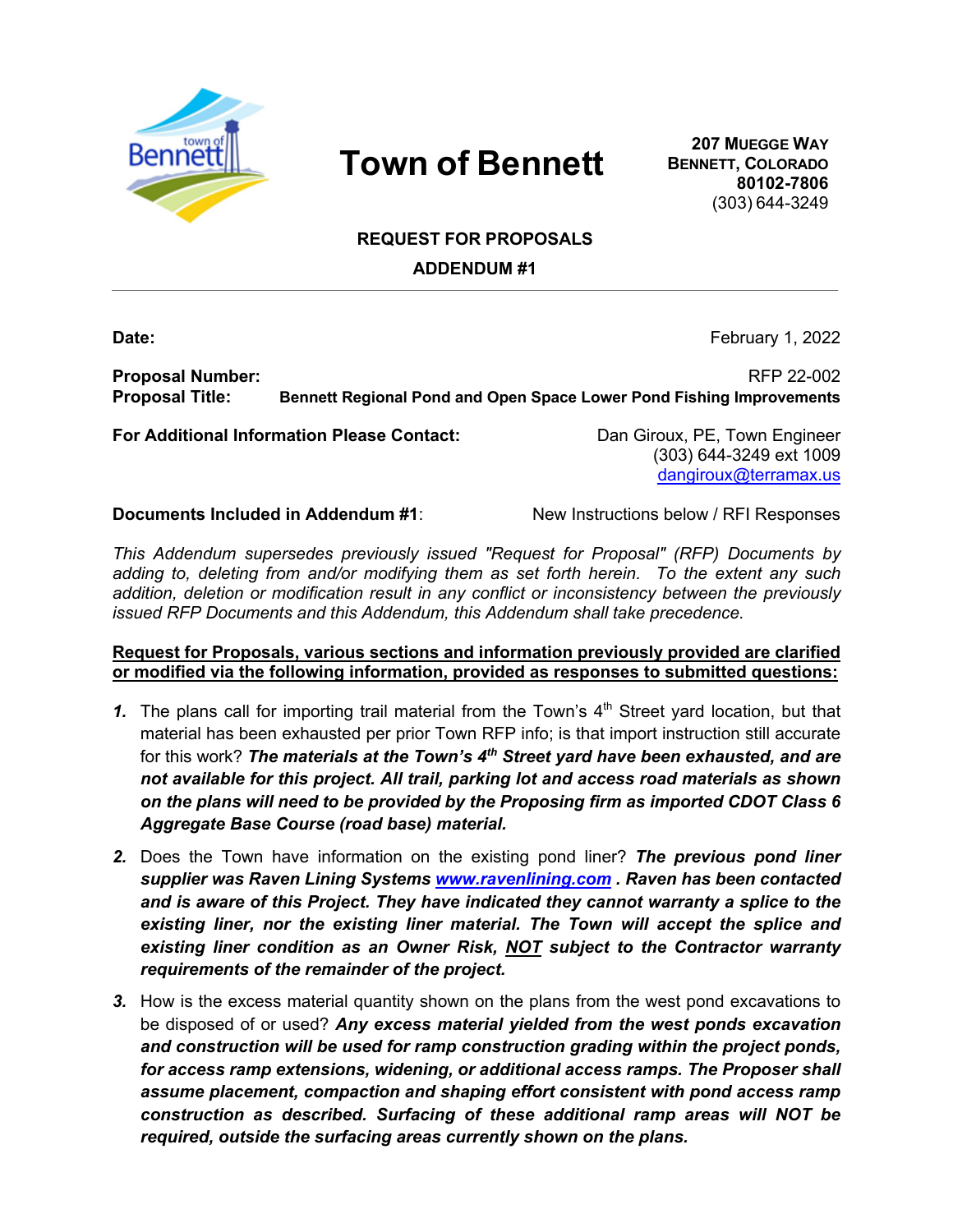- *4.* Is the Proposal to include the walkway and shelters? *Yes, the walkway and shelters are to be included in the Proposal, including all costs of engineering, fabrication, shipping, delivery, foundation, and installation/assembly, with paint/coating or touch-up as needed.*
- 5. Are there specifications for these?
	- o **The Town uses RCP Shelters https://www.rcpshelters.com/square/ these are to be square, one 16' x 16' and one 24' x 24'.**
	- o **The Town has specified PermaTrak walkway https://ww.permatrak.com for an 8 foot clear (between rails) x 150' length.**
	- o **These structures are subject to Bennett area snow and wind loading requirements, per IBC 2018, and for location Latitude 39.70398 Longitude - 104.397039 at elevation 5520 above MSL, with maximum wind exposure condition.**
	- o **The walkway shall be sufficient to support a 100 PSF live load on deck, and a 200 pound lateral point load at top-rail, mid-span, PLUS 50 PLF continuous wind load on the side rails.**
	- o **For foundations, structural supports will need to be below 36-inch depth for frost protection, and soils may be assumed to support loading of 1,500 PSF bearing pressure. Skin friction of 1,000 PSF may only be considered for depths below 24-inches.**
	- o **The soils are sandy silt to clayey silt, and are not expected to exhibit excessive expansion, heave or uplift pressures on the structures. Long-term structural heave or settlement due to area soils (and not due to construction placement or compaction deficiencies) of less than 1-inch will be acceptable for these, as outdoor, uninhabitable structures without windows, doors or utility connections.**
	- o **Shelter slabs on grade may have thickened edges to 12-inch depth below adjacent finished grade, and DO NOT need to extend below frost protection depth.**
- 6. Are the electric power relocation and extension to be included with this Proposal? *No, the Town will directly Contract for and provide the electric power relocation and extensions as shown on the plans. The Proposer does NOT need to include this in his Proposal.*
- *7.* Is the existing pond currently drained? *The Proposer must familiarize themselves with the Site and Site Conditions to their satisfaction and protection in developing a fully informed Proposal. With that important reminder noted, yes, the pond is currently empty, having been completely drained Summer 2021, and the bottom and side materials have been drying out since that time.*
	- o *The pond is filled with well groundwater, but is also at the base of a 500-acre tributary drainage basin, with a few dozen home sites and Town roads within the basin.*